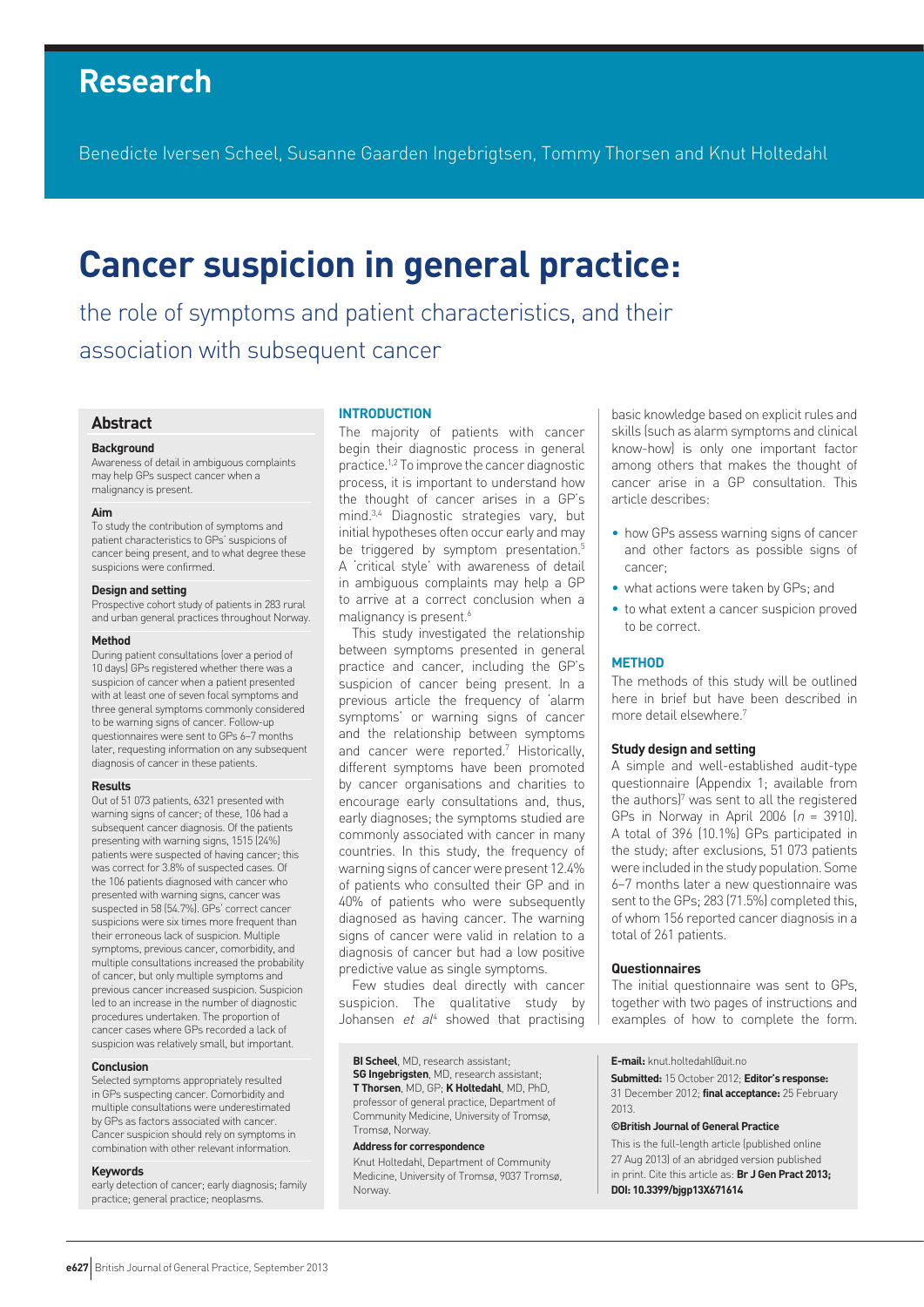## **How this fits in**

Few studies explore what makes a GP suspect cancer during a consultation. This study confirmed the importance of selected symptoms, and of multiple symptoms. GPs may have confidence in their ability to suspect cancer and should explore cues given by symptoms and patient characteristics. Increased awareness of comorbidity and multiple consultations could increase the proportion of correct cancer suspicion.

GPs were instructed to register all patients who presented to them over a period of 10 working days. Birth date and sex were requested for every consultation and, if the patients had one or more warning signs of cancer, the GPs were to complete the remaining questions, including choosing between 'cancer possible, follow-up needed' or 'cancer not likely'. In the instructions, this was specified as a choice between two options: cancer was a possibility that should be pursued, or cancer seemed unlikely based on the GP's evaluation.

The warning signs of cancer were divided into seven focal symptoms and three general symptoms; these are listed in Table 1. The remaining questions dealt with:

- previous cancer,
- important comorbidity,
- whether this was a first or subsequent consultation,
- duration of symptoms, and
- actions taken: supplementary laboratory tests, imaging, and/or referrals.

The follow-up questionnaire was sent to GPs 6–7 months later. The GP was asked to:

- find, in the electronic database, all patients with a cancer that had been diagnosed after the initial registration, and
- complete an anonymous five-page questionnaire about diagnosis and treatment for each patient diagnosed with cancer.

This questionnaire was a modified version of a cancer care questionnaire used in a previous study after testing in several countries and being reliability tested in Norway.2

Variables used in this article were found in the initial questionnaire; the confirmed cancer diagnosis is the only information from the follow-up questionnaire used here.

## **Analysis of data**

The data were analysed using SPSS (version

## **Table 1. GPs' suspicion of cancer when a patient presents with warning signs of cancer, by cancer diagnosis and non-diagnosis (<sup>n</sup> = 6321)**

| $n$ , all<br>Symptom<br>Focal symptom       | $n$ , cancer <sup>a</sup> |     | All warning signs<br>of cancer |             |                                                                           | <b>Cancer not likely</b> |                                                                         | <b>Missing registration</b><br>of suspicion |                                                                   |
|---------------------------------------------|---------------------------|-----|--------------------------------|-------------|---------------------------------------------------------------------------|--------------------------|-------------------------------------------------------------------------|---------------------------------------------|-------------------------------------------------------------------|
|                                             |                           |     | PPV %, all cancers             |             | $n$ , all $\left(\% \right)$ $n$ , cancer <sup>a</sup> $\left(\% \right)$ |                          | $n$ , all $\left[\%\right]$ $n$ , cancer <sup>a</sup> $\left[\%\right]$ |                                             | $n$ all $\left[\%\right]$ n cancer <sup>a</sup> $\left[\%\right]$ |
|                                             |                           |     |                                |             |                                                                           |                          |                                                                         |                                             |                                                                   |
| 309<br>Non-healing skin lesion              | 5                         | 1.6 | 4.7                            | 105 (34.0)  | 3(60.0)                                                                   | 149[48.2]                | 1(20.0)                                                                 | 55 (17.8)                                   | 1(20.0)                                                           |
| 918<br>Lump/nodule                          | 12                        | 1.3 | 11.3                           | 202 (22.0)  | 4[33.3]                                                                   | 611(66.6)                | 4[33.3]                                                                 | 105(11.4)                                   | 4[33.3]                                                           |
| Unusual bleeding<br>509                     | 17                        | 3.3 | 16.0                           | 197 (38.7)  | 12(70.6)                                                                  | 255(50.1)                | 3(17.6)                                                                 | 57(11.2)                                    | 2(11.8)                                                           |
| Pigmented skin lesion (mole)<br>518         | 4                         | 0.8 | 3.8                            | 101(19.5)   | 3(75.0)                                                                   | 356 (68.7)               | 1(25.0)                                                                 | $61$ $(11.8)$                               | 0(0.0)                                                            |
| Persistent digestive problem<br>1042        | 28                        | 2.7 | 26.4                           | 321 (30.8)  | 19(67.9)                                                                  | 586 (56.2)               | 4[14.3]                                                                 | 135 (13.0)                                  | 5(17.9)                                                           |
| Cough/hoarseness of uncertain origin<br>774 | 15                        | 1.9 | 14.2                           | 158 (20.4)  | 7(46.7)                                                                   | 497 (64.2)               | 5(33.3)                                                                 | 119[15.4]                                   | 3(20.0)                                                           |
| Other symptom suspicious of cancer<br>879   | 22                        | 2.5 | 20.84                          | 343(39.0)   | 15(68.2)                                                                  | 321(36.5)                | 1(4.5)                                                                  | 215(24.5)                                   | 6(27.3)                                                           |
| 4726<br>One or more of the focal symptoms   | 92                        | 1.9 | 86.8                           | 1307 (27.7) | 55 (59.8)                                                                 | 2704 (57.2)              | 17(18.5)                                                                | 715(15.1)                                   | 20(21.7)                                                          |
| General symptom                             |                           |     |                                |             |                                                                           |                          |                                                                         |                                             |                                                                   |
| 339<br>Unintentional weight loss            | 13                        | 3.8 | 12.3                           | 162[47.8]   | 9(69.2)                                                                   | 114[33.6]                | 2(15.4)                                                                 | 63[18.6]                                    | 2(15.4)                                                           |
| 1152<br>Unusual fatique                     | 21                        | 1.8 | 19.8                           | 254 (22.0)  | 13(61.9)                                                                  | 715(62.1)                | 3[14.3]                                                                 | 183 (15.9)                                  | 5(23.84)                                                          |
| 1264<br>Unusual pain                        | 16                        | 1.3 | 15.1                           | 271(21.4)   | 6(37.5)                                                                   | 835(66.1)                | 6(37.5)                                                                 | 158 (12.5)                                  | 4(25.0)                                                           |
| 2497<br>One or more of the general symptoms | $40 -$                    | 1.6 | 37.7                           | 585 (23.4)  | 22(55.0)                                                                  | 1561 [62.5]              | 10(25.0)                                                                | 351(14.1)                                   | 8(20.0)                                                           |
| All symptoms                                |                           |     |                                |             |                                                                           |                          |                                                                         |                                             |                                                                   |
| 6321<br>One or more of all warning signs    | 106                       | 1.7 | 100                            | 1515 (24.0) | 58 (54.7)                                                                 | 3854 (61.0)              | 24(22.6)                                                                | 952 (15.1)                                  | 24 (22.6)                                                         |
| <b>Multiple symptoms</b>                    |                           |     |                                |             |                                                                           |                          |                                                                         |                                             |                                                                   |
| 955<br>2 symptoms                           | 21                        | 2.2 | 19.8                           | 359 (37.6)  | 13(61.9)                                                                  | 477 (49.9)               | 6[28.6]                                                                 | 119(12.5)                                   | 2(9.5)                                                            |
| 193<br>$\geq$ 3 symptoms                    | 12                        | 6.3 | 11.3                           | 109 (56.8)  | 10[83.3]                                                                  | 51(26.6)                 | 0(0.0)                                                                  | 33[17.1]                                    | 2(16.7)                                                           |

a Number of patients with subsequent cancer. PPV = positive predictive value of symptom in relation to cancer.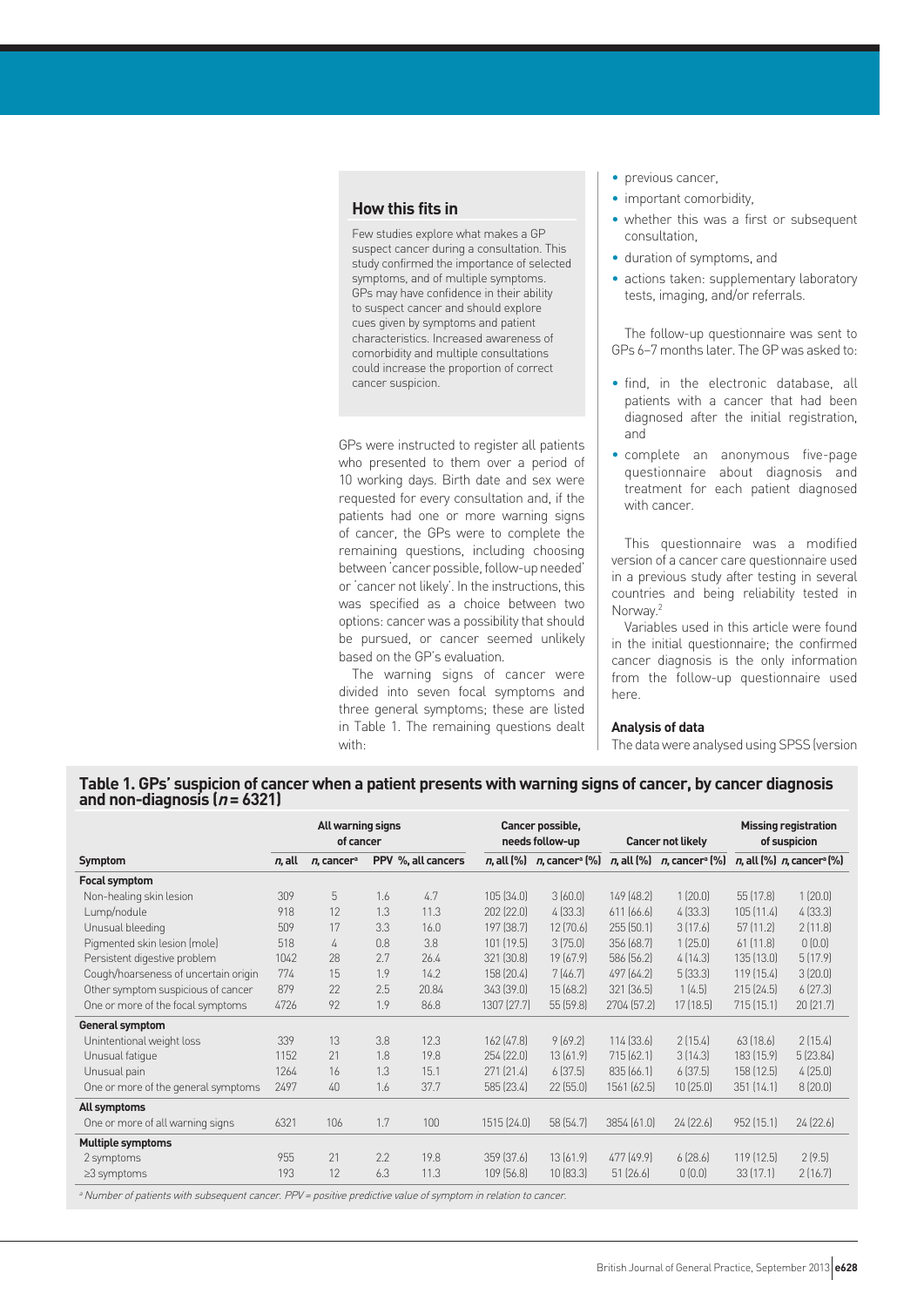19). The association between the symptoms and the GP's suspicion of cancer was examined using the  $\chi^2$  test and a logistic regression model, thereby comparing each symptom with all other symptoms. Possible interaction effects were tested by including product terms for each pair of symptoms in the logistic regression model.

The analysis revealed significant twoway interaction effects between several of the symptoms. A symptom would change a suspicion of cancer by varying degrees when combined with other symptoms. In order to avoid this effect of interaction on the odds ratios (ORs), calculations for single symptoms were limited to patients for whom only one symptom had been recorded (82% of patients). ORs for each symptom were adjusted for age and sex

## **Table 2. Logistic regression model showing the association between warning signs of cancer and GPs' suspicion of cancer by single symptoms and the most common symptom combinations, each adjusted for age and sex**

 **Sensitivity analysis**

|                                             | $\mathbf n$ | OR for<br>suspicion | 95% CI                | P-value |     | Missing = $Missing =$<br>possible not likely |
|---------------------------------------------|-------------|---------------------|-----------------------|---------|-----|----------------------------------------------|
| Age (increasing)                            |             | 1.0                 | 1.03 to 1.04          | < 0.001 |     |                                              |
| Sex (females = 1, males = $2$ )             |             | 1.3                 | $1.1 \text{ to } 1.5$ | < 0.001 |     |                                              |
| Skin lesion                                 | 247         | 1.6                 | $1.2 \text{ to } 2.2$ | 0.003   | 1.5 | 1.5                                          |
| Lump                                        | 783         | 1.0                 | $0.8$ to $-1.2$       | n.S.    | 0.9 | 1.1                                          |
| Bleeding                                    | 406         | 7.4                 | $1.9 \text{ to } 3.0$ | < 0.001 | 1.7 | 7.4                                          |
| Mole                                        | 480         | 1.1                 | 0.8 to 1.4            | n.S.    | 1.0 | 1.1                                          |
| Digestive problem                           | 622         | 1.1                 | 0.9 to 1.3            | n.S.    | 1.0 | 1.1                                          |
| Cough                                       | 612         | 0.5                 | $0.4 \text{ to } 0.7$ | < 0.001 | 0.7 | 0.5                                          |
| Weight loss                                 | 90          | 1.7                 | 1.0 to 2.7            | 0.040   | 1.5 | 1.5                                          |
| Fatique                                     | 662         | 0.4                 | $0.3$ to $0.5$        | < 0.001 | 0.7 | 0.4                                          |
| Pain                                        | 712         | 0.4                 | $0.3$ to $0.5$        | < 0.001 | 0.5 | 0.4                                          |
| Two warning signs of cancer                 |             |                     |                       |         |     |                                              |
| Lump and fatique                            | 24          | 0.8                 | $0.3$ to $-2.4$       | n.S.    | 1.0 | 0.6                                          |
| Lump and pain                               | 36          | 0.6                 | $0.3 \text{ to } 1.3$ | n.S.    | 0.6 | 0.7                                          |
| Bleeding and digestive problem              | 21          | 2.0                 | 0.8 to 5.2            | n.s.    | 1.6 | 2.3                                          |
| Bleeding and fatigue                        | 18          | 6.5                 | 1.7 to 24.7           | 0.006   | 6.0 | 2.8                                          |
| Bleeding and pain                           | 19          | 1.9                 | 07 to 5.2             | n.S.    | 1.6 | 1.7                                          |
| Digestive problem and weight loss           | 71          | 1.6                 | $0.9$ to $2.7$        | n.S.    | 1.3 | 1.7                                          |
| Digestive problem and fatigue               | 57          | 0.8                 | $0.4 \text{ to } 1.4$ | n.S.    | 0.7 | 0.9                                          |
| Digestive problem and pain                  | 147         | 0.7                 | $0.5$ to $1.1$        | n.S.    | 0.7 | 0.8                                          |
| Cough and weight loss                       | 12          | 2.8                 | 0.6 to 13.4           | n.S.    | 2.6 | 2.0                                          |
| Cough and fatigue                           | 67          | 0.8                 | 0.4 to 1.3            | n.S.    | 0.8 | 0.9                                          |
| Cough and pain                              | 18          | 1.8                 | $0.9$ to $5.0$        | n.S.    | 1.5 | 2.1                                          |
| Weight loss and fatigue                     | 34          | 1.2                 | $0.5$ to $2.7$        | n.S.    | 1.5 | 0.8                                          |
| Fatigue and pain                            | 68          | 0.4                 | $0.2$ to $0.7$        | 0.003   | 0.4 | 0.4                                          |
| Three warning signs of cancer               |             |                     |                       |         |     |                                              |
| Digestive problem, weight loss, and fatigue | 29          | 2.8                 | 0.8 to 10.0           | n.s.    | 3.2 | 1.0                                          |
| Digestive problem, fatigue, and pain        | 22          | 0.3                 | $0.1$ to $0.8$        | 0.016   | 0.6 | 0.4                                          |

6321 patients with warning signs of cancer (one recorded symptom, n = 5173; two symptoms, n = 955; three symptoms,  $n = 161$ ;  $\geq 4$  symptoms,  $n = 32$ ). OR = odds ratio. n.s. = non-significant.

only, and not for other symptoms.

As not all GPs recorded a suspicion of cancer, a sensitivity analysis was performed for the two extreme cases: that all missing cases had been recorded as either 'cancer possible, follow-up needed' or as 'cancer not likely'. Combinations that occurred frequently were examined separately in the group of patients with the same number of recordings, that is two symptom recordings for twin symptoms and three for 'triplets'. A  $\chi^2$  test was also used to relate cancer suspicion and subsequent cancer diagnosis to prior cancer, comorbidity, first or notfirst consultation, duration of symptoms, and subsequent action by the GP.

Differences between means were compared using the Mann-Whitney U-test. The level of statistical significance was P<0.05. Positive predictive values (PPVs) for symptoms in relation to cancer were calculated using the following formula:<sup>8</sup>

Number of patients who had presented with warning sign(s) of cancer and were diagnosed with cancer

All patients with that warning sign of cancer

## **RESULTS**

## **Cancer suspicion based on warning signs of cancer**

Among the 51 073 patients studied, one or more warning signs of cancer were registered in 6321 (12.4%) patients. The average age of patients was 54 years; 2386 were male and 3935 were female. In total, 261 patients had cancer at the time of follow-up, of whom 106 (40%) had one or more warning signs of cancer. The GPs assessed the possibility of cancer in 85% of the patients who presented with warning signs; 1515 (24.0%) were assessed as 'cancer possible, follow-up needed', while 3854 (61.0%) were assessed as 'cancer not likely' (Table 1). Overall, 3.8% of the positive suspicions proved correct and 0.6% of patients were diagnosed as having cancer in spite of a 'cancer not likely' recording; as such, a cancer suspicion that proved to be correct was six times more likely to occur than an erroneous lack of suspicion.

The patients who were diagnosed with cancer and had presented to their GP with warning signs had a mean age of 70 years (range 51–91 years). PPV for being diagnosed with cancer after having presented with one or more warning signs was 1.7% (Table 1).

On average, patients with warning signs of cancer had 1.4 warning signs each when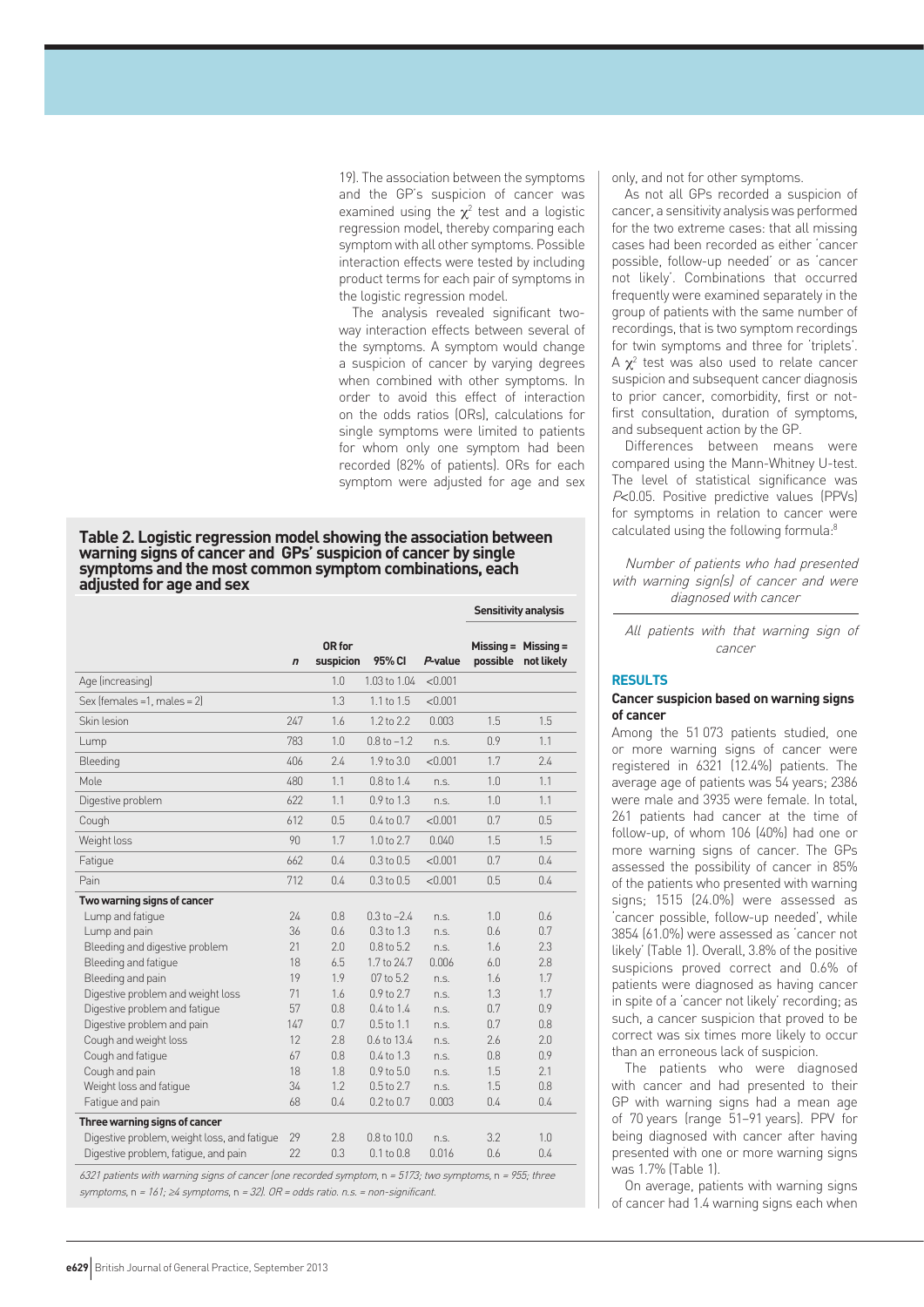there was a subsequent diagnosis of cancer and 1.2 warning signs each when there was no such subsequent diagnosis (P<0.001). Of the 106 patients diagnosed with cancer who presented with warning signs, cancer was suspected in 58 (54.7%) and not suspected in 24 (22.6%); on average, 1.6 and 1.3 warning signs of cancer were evident per patient, respectively. In the remaining 24 patients the GPs did not record whether or not they suspected cancer.

The suspicion rate was higher for males than females (27% versus 22% [P<0.001]) and increased with age (Table 2). Suspicion rates varied with different symptoms. Digestive problem was the most common focal symptom, no matter whether cancer was or was not diagnosed; this symptom caused GPs to suspect the presence of cancer in 31% of the patients who presented with it (Table 1). In patients with cancer, GPs suspected cancer in around 70% of the patients who initially presented with bleeding, digestive problem, and weight loss, and also in the few cancer patients who had a recording of a mole. They

suspected cancer in around 60% of patients with a recording of fatigue or skin lesion. Cancer was suspected less frequently in patients presenting with lump, cough, and pain (Table 1).

When symptoms were compared one by one with all other symptoms, skin lesion  $[OR = 1.6]$ , bleeding  $[OR = 2.4]$ , and weight loss  $[OR = 1.7]$  showed significant association with cancer suspicion, while cough  $[OR = 0.5]$ , fatigue  $[OR = 0.4]$ , and pain (OR = 0.4) showed a negative association with suspicion (Table 2). In the sensitivity analysis with the elimination of missing cases, the ORs showed minor variation up or down, but did not have an effect on the conclusions drawn (Table 2).

## **Multiple symptoms**

Multiple symptoms were reported in 1148 (18%) of the patients who presented with warning signs of cancer, and 193 of these had three or more symptoms. Cancer suspicions rose with an increasing number of warning signs (Table 1, Figure 1). In addition, cancer incidence increased.



**Figure 1. Cancer suspicion by number of GP-recorded warning signs of cancer (WSC).**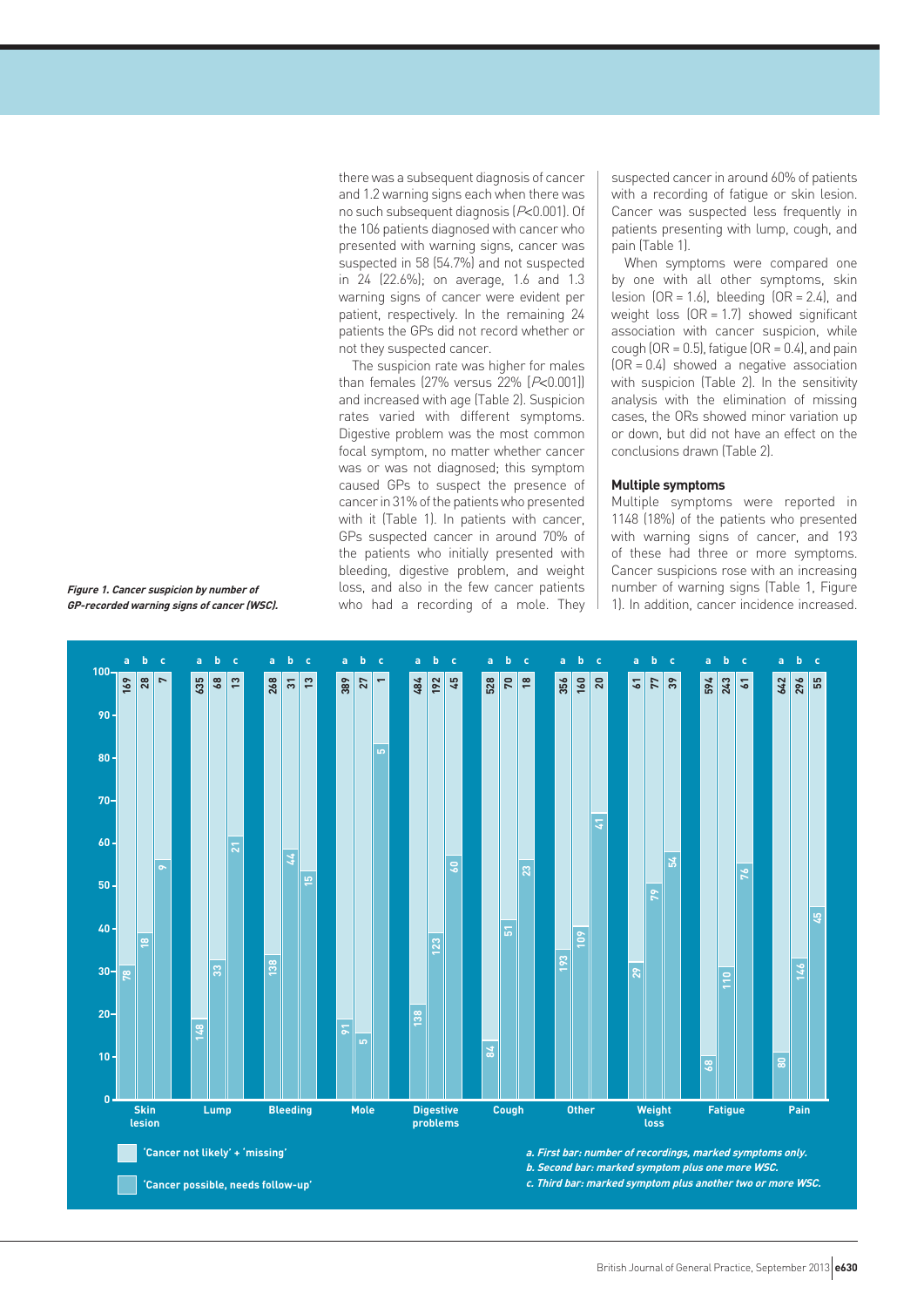|                              |                                             |                        |            |                  | Cancer possible,   |                               |                    |                               |                    |                               |
|------------------------------|---------------------------------------------|------------------------|------------|------------------|--------------------|-------------------------------|--------------------|-------------------------------|--------------------|-------------------------------|
|                              | All patients with warning sign(s) of cancer |                        |            | needs follow-up  |                    | <b>Cancer not likely</b>      |                    | <b>Missing registration</b>   |                    |                               |
|                              | $\mathbf n$                                 | n, cancer <sup>b</sup> | <b>PPV</b> | % of all cancers | $n\left[\%\right]$ | $n$ , cancer <sup>b</sup> (%) | $n\left[\%\right]$ | $n$ , cancer <sup>b</sup> (%) | $n\left[\%\right]$ | $n$ , cancer <sup>b</sup> (%) |
| Previous cancer              | 610                                         | 38                     | 6.2        | 35.8             | 216(35.4)          | 19 (50.0)                     | 127 (20.8)         | 3(7.9)                        | 267 [43.8]         | 16(42.1)                      |
| Comorbidity                  | 651                                         | 21                     | 3.2        | 19.8             | 170 (26.1)         | 10(47.6)                      | 346 (53.1)         | 6(28.6)                       | 135 (20.7)         | 5(23.8)                       |
| First consultation           | 2847                                        | 36                     | 1.3        | 34.0             | 747 (26.2)         | 22(61.1)                      | 1840 (64.6)        | 11(30.6)                      | 260(9.1)           | 3(8.3)                        |
| Not first consultation       | 2553                                        | 60                     | 2.4        | 56.6             | 640 (25.1)         | 33(55.0)                      | 1458 (57.7)        | 12(20.0)                      | 455 (17.8)         | 15(25.0)                      |
| Duration of symptoms, weeks  |                                             |                        |            |                  |                    |                               |                    |                               |                    |                               |
| $0 - 1$                      | 535                                         | 8                      | 1.5        | 7.5              | 113(21.1)          | 4(50.0)                       | 366 [68.4]         | 3(37.5)                       | 55 (10.3)          | 1(12.5)                       |
| $2 - 7$                      | 1283                                        | 19                     | 1.5        | 17.9             | 359 (28.0)         | 16 (84.2)                     | 795 [62.0]         | 3(15.8)                       | 129 (10.1)         | 0(0)                          |
| $8 - 23$                     | 1320                                        | 25                     | 1.9        | 23.6             | 426 [32.3]         | 18 (72.0)                     | 775 (58.7)         | 4(16.0)                       | 116(8.8)           | 3(12.0)                       |
| $24 - 51$                    | 491                                         | 10                     | 2.0        | 9.4              | 140 (28.5)         | 6(60.0)                       | 288 (58.7)         | 2(20.0)                       | $61$ $(12.4)$      | 2(20.0)                       |
| $\geq 52$                    | 785                                         | 13                     | 1.7        | 12.3             | 148 (18.9)         | 5(38.5)                       | 524 (66.8)         | 2(15.4)                       | 107[13.6]          | 6(46.2)                       |
| <b>Supplementary actions</b> |                                             |                        |            |                  |                    |                               |                    |                               |                    |                               |
| Laboratory tests             | 2719                                        | 52                     | 1.9        | 49.1             | 838 (30.8)         | 33(63.5)                      | 1569 (57.7)        | 12(23.1)                      | 312(11.5)          | 7(13.5)                       |
| Imaging                      | 1140                                        | 33                     | 2.9        | 31.1             | 461 (40.4)         | 20(60.6)                      | 561 (49.2)         | 7(21.2)                       | 118 (10.4)         | 6[18.2]                       |
| Referrals                    | 1342                                        | 41                     | 3.1        | 38.7             | 555 (41.4)         | 30(73.2)                      | 614[45.8]          | 4(9.8)                        | 173 (12.9)         | 7(17.1)                       |
| 0 action                     | 2370                                        | 24                     | 1.0        | 22.6             | 249 (10.5)         | 5(20.8)                       | 1644 (69.4)        | 8(33.3)                       | 466 [19.7]         | 11(45.8)                      |
| 1 action                     | 2847                                        | 42                     | 1.5        | 39.6             | 758 (26.6)         | 25(59.5)                      | 1729 (60.7)        | 10 (23.8)                     | 353 (12.4)         | 7(16.7)                       |
| 2 actions                    | 958                                         | 36                     | 3.8        | 34.0             | 428 (44.7)         | 26(72.2)                      | 428 (44.7)         | 5(13.9)                       | 97(10.1)           | 5(13.9)                       |
| 3 actions                    | 146                                         | 4                      | 2.7        | 3.84             | 80(54.8)           | 2(50.0)                       | 53 (36.3)          | 1(25.0)                       | 12(8.2)            | 1(25.0)                       |

## **Table 3. Factors related to cancer being diagnosed or not, or suspected or not (<sup>n</sup> = 6321)a**

aPatients presenting with warning signs of cancer, of whom 106 got cancer. <sup>b</sup>Number of patients with subsequent cancer. PPV = positive predictive value in relation to cancer.

When the GP had a cancer suspicion, 13 of 359 (3.6%) patients with two registered symptoms and 10 of 109 (9.2%) with three symptoms had the suspicion confirmed. Where cancer was not suspected, six of 477 (1.3%) patients with two symptoms and no patients with three symptoms turned out to have cancer (Table 1).

Bleeding and fatigue  $[OR = 6.5]$  showed a positive association with cancer suspicion compared with all other double combinations. Fatigue and pain  $[OR = 0.4]$ and digestive problem, fatigue, and pain  $[OR = 0.3]$  similarly showed a negative association (Table 2).

The number of cancer cases encountered for each combination of symptoms was low  $(n = 0-2$  in most cases), but for 71 patients with digestive problem and weight loss  $[OR = 1.6]$  there were six cases of cancer and five of these were suspected by the GP.

Digestive problem was the most common focal symptom; it occurred in 420 patients with multiple symptoms (36.6% of all combinations, most often with one or more general symptoms). Weight loss was unique in that it was the only warning sign that occurred more often in combinations than as a single symptom, and all cancer cases where the patient had presented with weight loss had multiple warning signs of cancer.7 In spite of this, weight loss as a single symptom resulted in a suspicion of cancer three times as often as the two other general symptoms.

Cancer suspicion based on single symptoms occurred in 10–35% of warning signs of cancer registrations, while suspicion rates based on two symptoms, or on three or more symptoms, ranged from 16% to 59% and from 45% to 83%, respectively (Figure 1).

## **Other factors influencing cancer suspicion**

Data discussed here are presented in Table 3. Previous cancer was registered in 610 patients with warning signs of cancer; in 35.4% of these patients cancer was suspected, while in 20.8% of them it was not. Cancer occurred in 38 (6.2%) of these people, and 26 of them had a relapse. A previous cancer diagnosis was the only non-symptom variable for which the percentage of a positive cancer suspicion was higher than that for the non-suspicion of cancer. Of the patients with cancer who had previously had cancer, 50.0% were registered as 'cancer possible, follow-up needed' while for 7.9% the GP did not suspect that the symptoms were caused by cancer.

Important comorbidity did not seem to increase the GPs' suspicion of cancer, noted for 26% of all patients with comorbidity. Of 651 patients with comorbidity, 3.2% were later diagnosed with cancer; 19.8% of the patients with cancer and warning signs of cancer had important comorbidity.

Compared with the first consultation, the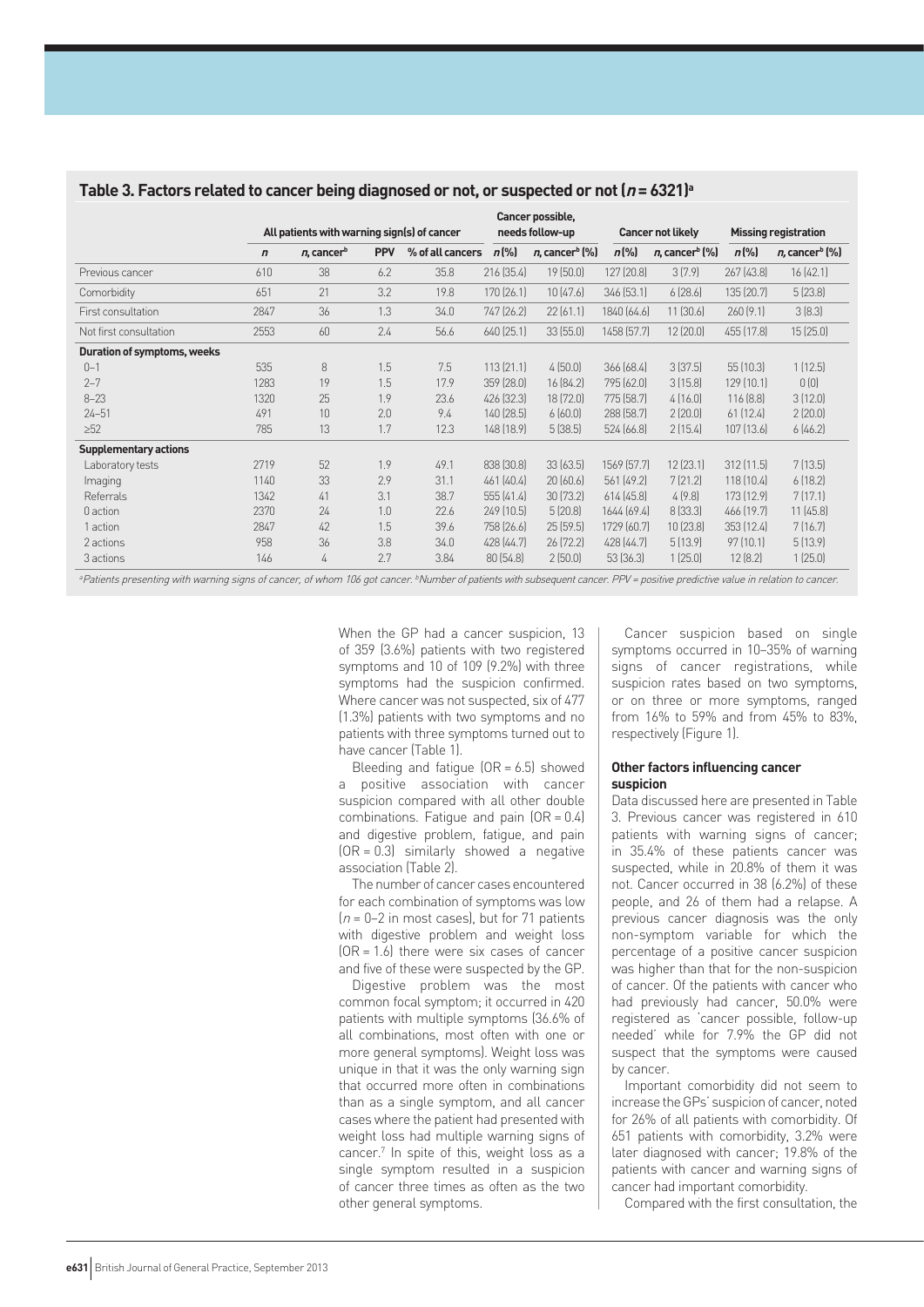proportion of cancer cases almost doubled with two or more consultations; this did not appear to influence the GPs' judgement, with almost the same proportion of patients suspected of having cancer in the two groups.

The duration of warning signs of cancer was registered for 4414 or around (70%) patients. The same percentage applied for the patients with cancer. Median duration before presenting to the GP was 10 weeks. There was no sex difference. A duration of 2–23 weeks was noted for 59% of all patients for whom duration of symptoms was recorded, whether or not they were later diagnosed with cancer. Suspicion did not vary greatly between duration intervals.

## **GPs' actions**

The GPs' actions markedly increased when cancer was suspected. In 54.8% of the cases when a GP suspected cancer, they initiated laboratory testing, as well as referrals to diagnostic imaging and referrals to a hospital and/or specialist; in 10.5% of cases, none of these were requested. In comparison, for 69.4% of the group in whom cancer was not suspected, none of these actions were requested; for 36.3% all three kinds of actions were undertaken. When cancer was suspected, the GP tended to request imaging or referral relatively more frequently than laboratory tests (Table 3).

## **DISCUSSION**

## **Summary**

Warning signs of cancer vary in their tendency to make GPs suspect cancer. All warning signs of cancer are valid symptoms of the disease, $<sup>7</sup>$  but symptoms</sup> such as cough and pain may be more easily connected with benign diagnoses in a GP's daily practice. When the number of symptoms increased in a patient, cancer suspicion also increased. One-quarter of all patients with warning signs of cancer and more than half of those diagnosed with cancer who presented to the GP with warning signs were suspected of having cancer. Not all cancer suspicions proved correct, but cancer was six times more likely to be diagnosed when it was suspected than when it was not.

For a single symptom like weight loss, which, in itself, raised a high degree of suspicion, there was no corresponding cancer case. Only when weight loss occurred in combination with other symptoms were some of the suspicions confirmed. Cough seemed to be underestimated as a symptom that aroused suspicion. The combination of digestive problem and weight loss warning signs had an OR of 1.6, which was not significant in relation to cancer suspicion, but GPs recorded cancer suspicion in five of six cancer cases. Overall, the GPs seemed to have a reason both for their recordings of suspicion and for their lack of suspicion; much higher ORs, both for single warning signs of cancer and for combinations, should not be expected.

One in three patients diagnosed with cancer who had presented with a warning sign had had a previous cancer; GPs seemed to be aware of the importance of this. Comorbidity did not trigger the GPs' suspicion to the same extent, even though the cancer incidence almost doubled when the patient had presented both warning signs of cancer and important comorbidity. Both previous cancer and important comorbidity should increase a GP's awareness of cancer; for patients with a history of cancer, this is especially so with regard to the possibility of recurrence of the same cancer type.

Cancer cases also doubled when the patient came for a second or subsequent consultation. This may signal an important message to GPs because the degree of cancer suspicion was the same for first and for later consultations.

The duration of symptoms did not seem to greatly influence GPs' suspicion of cancer or the reality of it being present.

As expected, the number of actions taken by GPs increased in line with cancer suspicion however, in spite of this, more than 10% of GPs carried out no laboratory tests, diagnostic imaging, or referrals even though they suspected cancer. In another Norwegian study most patients where there was a suspicion of cancer were given new appointments in general practice.<sup>9</sup>

## **Strengths and limitations**

The prospective recording of cancer eliminated knowledge about the diagnosis at the time of symptom recording. The GP's judgement about the likelihood of cancer was missing in 15% of patients with one or more warning signs of cancer, 24 (23%) of whom had cancer. This may have introduced some bias in the balance between 'cancer possible' and 'cancer not likely'; however, because the missing data are distributed between all warning signs of cancer and GPs deal with uncertainty in different ways, it is not thought that the bias is systematic. The results did not change greatly in the sensitivity analyses where values were assigned to the missing data.

To avoid interaction effects on the estimated ORs, analysis for each single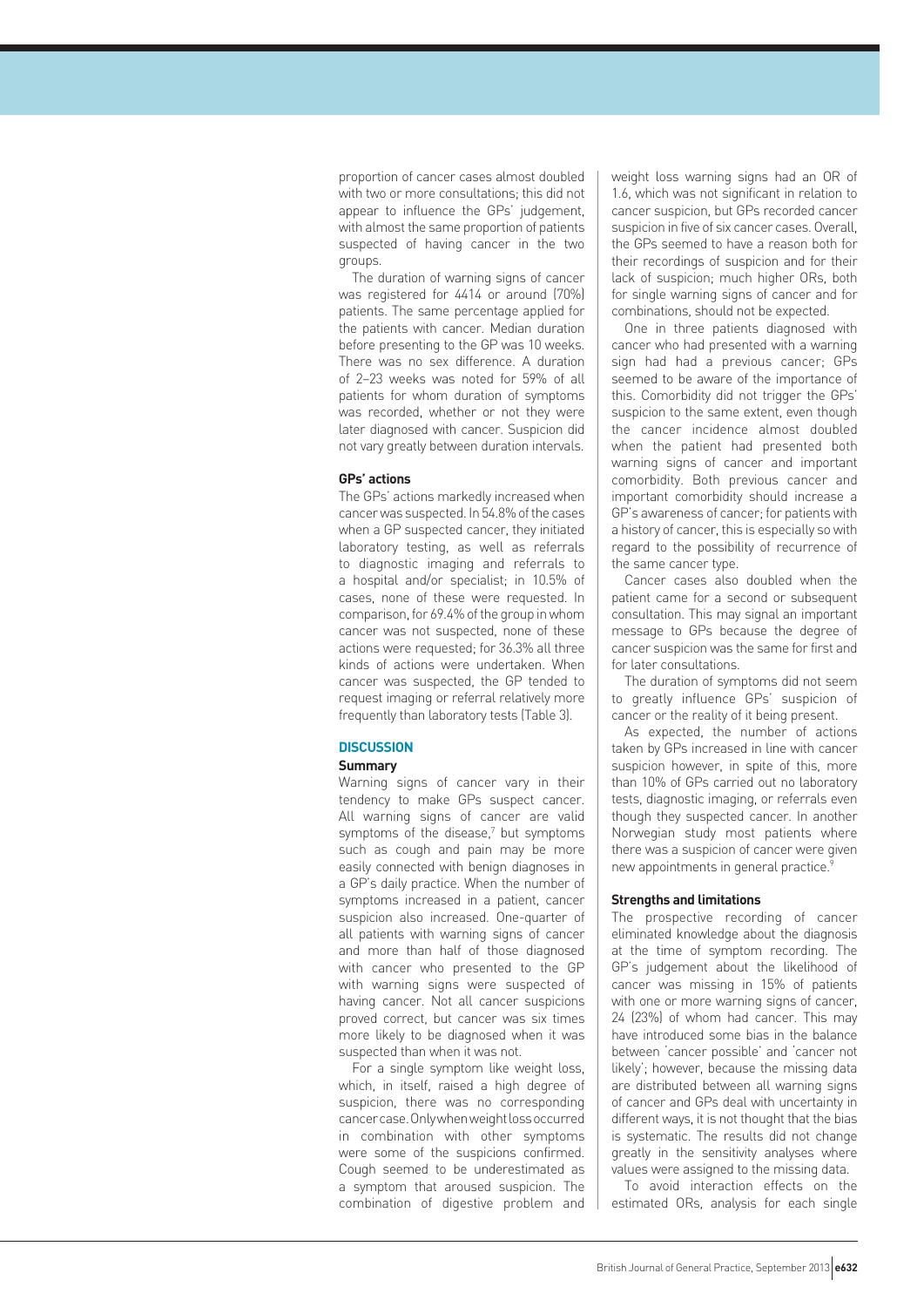#### **Funding**

This work was supported by the Northern Norway Regional Health Authority (grant number: SAT 395-05), and by the General Practice Research Unit at the University of Tromsø.

## **Ethical approval**

The survey protocol was accepted by the Norwegian Data Inspectorate and ethical approval for the project was given by the Regional Committee for Medical and Health Research Ethics of Northern Norway (P Rek Nord 44/2005). No patients were contacted and personal data that were recorded were limited to sex, year of birth, and type of cancer. Only the individual GP knew the identity of any single patient.

## **Provenance**

Freely submitted; externally peer reviewed.

## **Competing interests**

The authors have declared no competing interests.

## **Acknowledgements**

Thanks to Tonje Braaten for statistical assistance, Per Baadnes for technical assistance, and to Robin Holtedahl for language assistance.

## **Discuss this article**

Contribute and read comments about this article on the Discussion Forum: **http://www.rcgp.org.uk/bjgp-discuss**

symptom was limited to 82% of the patient material. OR estimates for multiple symptoms have wide confidence intervals because of fewer patients. Any study asking GPs to consider the possibility of cancer during a consultation may tend to raise their consciousness of the disease, possibly increasing the proportion of 'cancer possible' answers; however, it may also make GPs more critical in their assessments.

The interval between initial recordings and the registration of cancer was chosen to increase the possibility that a symptom would have relevance for any cancer that was not yet diagnosed. In some cases, the consultation may have taken place before cancer could have been suspected; the fact that 55% of the 106 patients who presented with warning signs of cancer and then developed cancer were suspected of having cancer reflects only a cross-sectional view at a certain point in time before diagnosis. Some of the cancer that had not been suspected may have had recordings of noncancer symptoms only.

Some other considerations concerning GP participation and double recordings of patients are discussed in Ingebrigtsen et al;<sup>7</sup> however, these are not considered relevant to the results presented here. In order to limit the workload for the GP, they were not asked to record suspicions of cancer if there were no warning signs. As a result of this, there are no such data for the 156 patients who were diagnosed with cancer but showed no warning signs.

## **Comparison with existing literature**

Symptoms and the other factors studied are not the only things to influence GPs' suspicions of cancer. Cognitive factors have been shown to be important, $10,11$  as is interpersonal awareness; that is, being alert to changes in the patients' appearance or behaviour, and to cues they give,<sup>4</sup> however, this was not intended to be part of the study.

There is current interest in the physician's gut feeling<sup>12</sup> based on the hypothesis that analytical and non-analytical processes interact during the doctor's diagnostic work.13 However, gut feeling sometimes may be based on clinical observations rather than vague impressions, that is, general appearance, breathing pattern, and weight loss.14 It is an open question whether first impressions inspire measurements and closer clinical examination, thereby leading to more comprehensive referrals by GPs.

The Cancer Prediction in Exeter (CAPER) studies have provided evidence that alarm symptoms are important, but also that, for cancers like colorectal and lung cancer, most patients will experience lower-risk symptoms rather than the more obvious 'red flags' represented by rectal bleeding and haemoptysis.15 Most GPs are aware of this, and it is rational not to suspect cancer every time a patient presents with a warning sign of cancer. The role of symptoms has also been confirmed in a recent British study investigating the journey of the patient with cancer.<sup>16</sup> This, together with the finding that patients (especially older people) are commonly diagnosed through emergency presentation $17$  may support the finding that comorbidity confounds the GP's thinking and leads to an underestimation of the role of symptoms in older patients. Consistent with Nylenna<sup>18</sup> this current study found that tests had been taken from about half of patients in whom cancer was suspected, and the referral rate was similar.

Because the PPV for cancer will always be low for single symptoms, further information gained through the medical history, clinical examination, and supplementary tests is important for diagnostic thinking.<sup>7</sup> Kostopoulou et al<sup>19</sup> found that physicians tended to distort incoming medical information to support an emerging diagnosis — and more so when the physician was less experienced. If comorbidity is present, one condition may mask another so that a second morbidity is not suspected.<sup>20</sup> Jiwa et  $a^{21}$  found that coexisting multiple pathologies could increase diagnostic delay.

In this study, more than half of the patients with cancer had paid more than one visit to the GP. Lyratzopoulos et  $al^{22,23}$ found that many patients with cancer have several primary care visits before getting a diagnosis of cancer, but that 82% were referred after the first or second consultation; this varied for different types of cancer. Hansen *et al*<sup>24</sup> found that 3 weeks was the median patient delay. Symptoms in this current study had a median duration of 10 weeks but, for half of the patients, this was not a first consultation, which contributes to a longer symptom interval.

## **Implications for research and practice**

The GP succeeded in suspecting cancer in more than half of the patients with cancer and correct suspicions were six times more likely to occur than erroneous lack of suspicion. In view of the cross-sectional design, in which most patients had a single consultation where suspicion could arise, the study believes this shows that GPs are attentive to the possibility of cancer.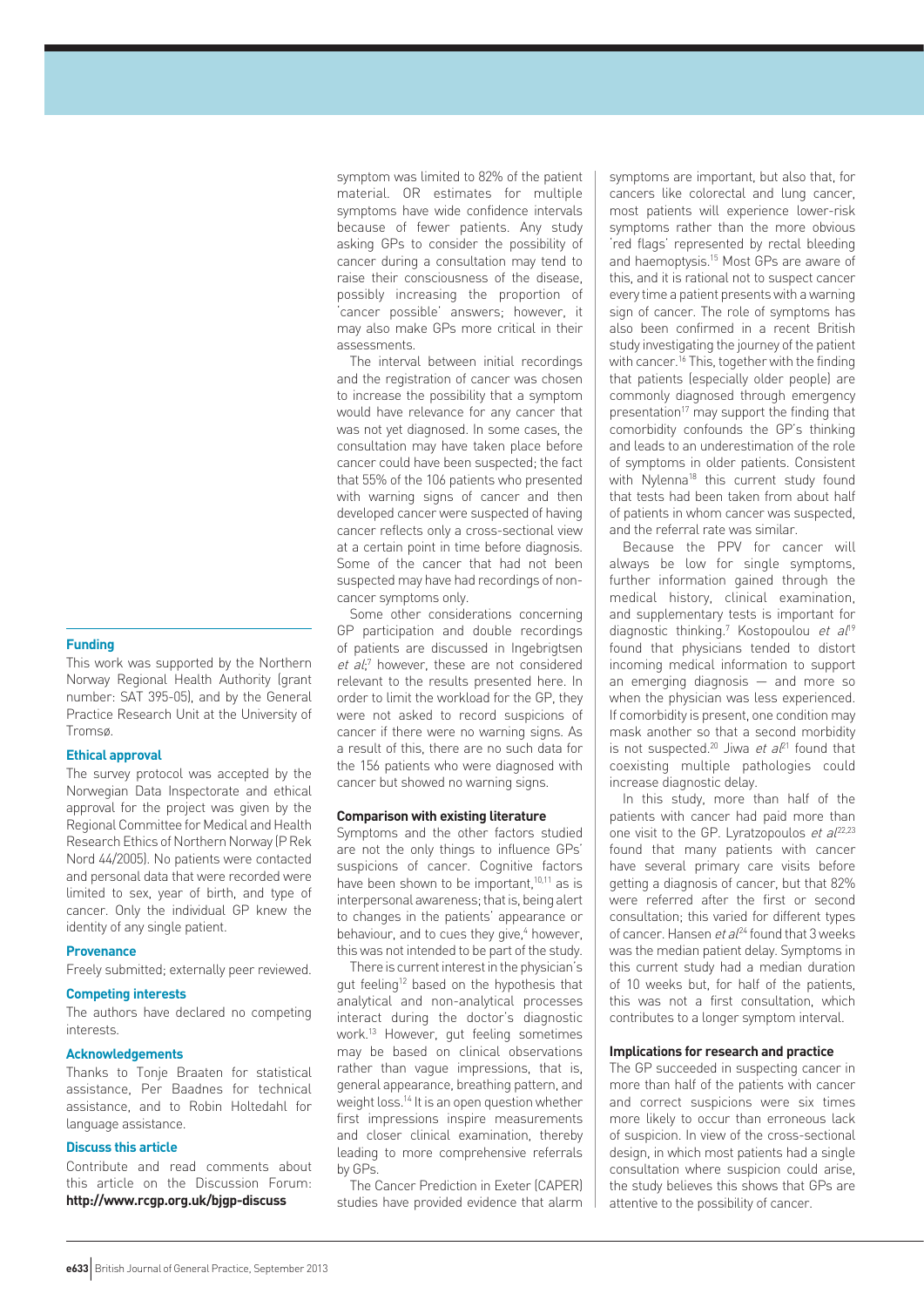Some asymptomatic cancers are discovered through screening or otherwise, or with an acute presentation, meaning that GPs can never suspect 100% of cases. Multiple symptoms, previous cancer, and advancing age increased both cancer suspicion and cancer incidence. This study shows that comorbidity and more than one consultation for the same symptom should also cause a GP to suspect cancer. Symptoms that remain unclear at the end of a GP consultation may, at least, merit a follow-up appointment; perhaps this is particularly true for cough, fatigue or pain.

Overall, the quantification of relevant symptoms and other risk factors should help GPs to balance the awareness and

suspicion of cancer and enhance the early diagnostic process. More studies connecting symptoms with specific forms of cancer are needed, and ideally, they should have a prospective design. Research exploring the concept of gut feeling may prove useful, both for emergency situations and in routine consultations where the low prevalence of serious disease is a challenge.<sup>25</sup> In recent years, qualitative studies have added to the understanding of delay in diagnosing cancer, the factors in the patient–doctor relationship that are important for cancer awareness during a consultation, and how it affects diagnostic reasoning. Further studies should be encouraged.